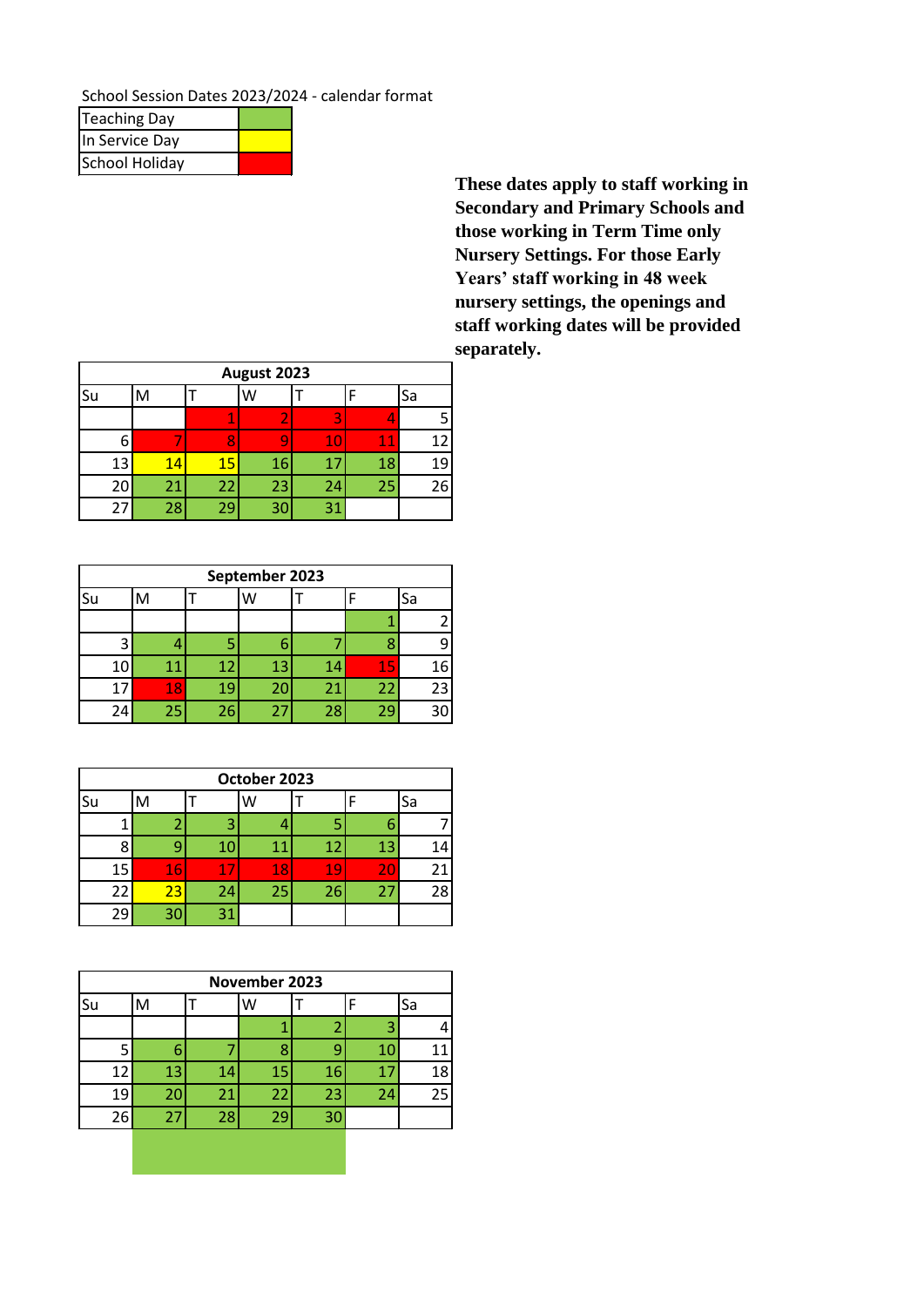| December 2023 |    |    |    |    |    |    |  |  |
|---------------|----|----|----|----|----|----|--|--|
| Su            | M  |    | W  |    |    | Sa |  |  |
|               |    |    |    |    |    |    |  |  |
|               |    |    |    |    | 8  |    |  |  |
| 10            | 11 | 12 | 13 | 14 | 15 | 16 |  |  |
| 17            | 18 | 19 | 20 | 21 | 22 | 23 |  |  |
| 24            | 25 | 26 | 27 | 28 | 29 | 30 |  |  |
| 31            |    |    |    |    |    |    |  |  |

|               | January 2024 |    |    |    |    |    |    |  |  |
|---------------|--------------|----|----|----|----|----|----|--|--|
| Sa<br>Su<br>M |              |    |    |    |    |    |    |  |  |
|               |              |    |    | 3  |    |    |    |  |  |
|               |              |    |    | 10 | 11 | 12 | 13 |  |  |
| 14            |              | 15 | 16 | 17 | 18 | 19 | 20 |  |  |
| 21            |              | 22 | 23 | 24 | 25 | 26 | 27 |  |  |
| 28            |              | 29 | 30 | 31 |    |    |    |  |  |

|               | February 2024 |    |    |    |    |    |  |  |  |
|---------------|---------------|----|----|----|----|----|--|--|--|
| Su<br>Sa<br>W |               |    |    |    |    |    |  |  |  |
|               |               |    |    |    |    |    |  |  |  |
|               | 5             |    |    |    |    | 10 |  |  |  |
| 11            | $\bf 12$      | 13 | 14 | 15 | 16 | 17 |  |  |  |
| 18            | 19            | 20 | 21 | 22 | 23 | 24 |  |  |  |
| 25            | 26            | 27 | 28 | 29 |    |    |  |  |  |

| <b>March 2024</b>  |   |    |    |    |    |    |    |  |  |
|--------------------|---|----|----|----|----|----|----|--|--|
| Su<br>Sa<br>M<br>w |   |    |    |    |    |    |    |  |  |
|                    |   |    |    |    |    |    |    |  |  |
|                    | 3 |    | 5  | 6  |    |    | q  |  |  |
| 10                 |   | 11 | 12 | 13 | 14 | 15 | 16 |  |  |
| 17                 |   | 18 | 19 | 20 | 21 | 22 | 23 |  |  |
| 24                 |   | 25 | 26 | 27 | 28 | 29 | 30 |  |  |
| 31                 |   |    |    |    |    |    |    |  |  |

|    | <b>April 2024</b> |    |    |    |    |    |  |  |  |
|----|-------------------|----|----|----|----|----|--|--|--|
| Su | м                 |    | W  |    |    | Sa |  |  |  |
|    | 4                 |    |    |    | 5  |    |  |  |  |
|    |                   |    | 10 | 11 | 12 | 13 |  |  |  |
| 14 | 15                | 16 | 1  | 18 | 19 | 20 |  |  |  |
| 21 | 22                | 23 | 24 | 25 | 26 | 27 |  |  |  |
| 28 | 29                | 30 |    |    |    |    |  |  |  |